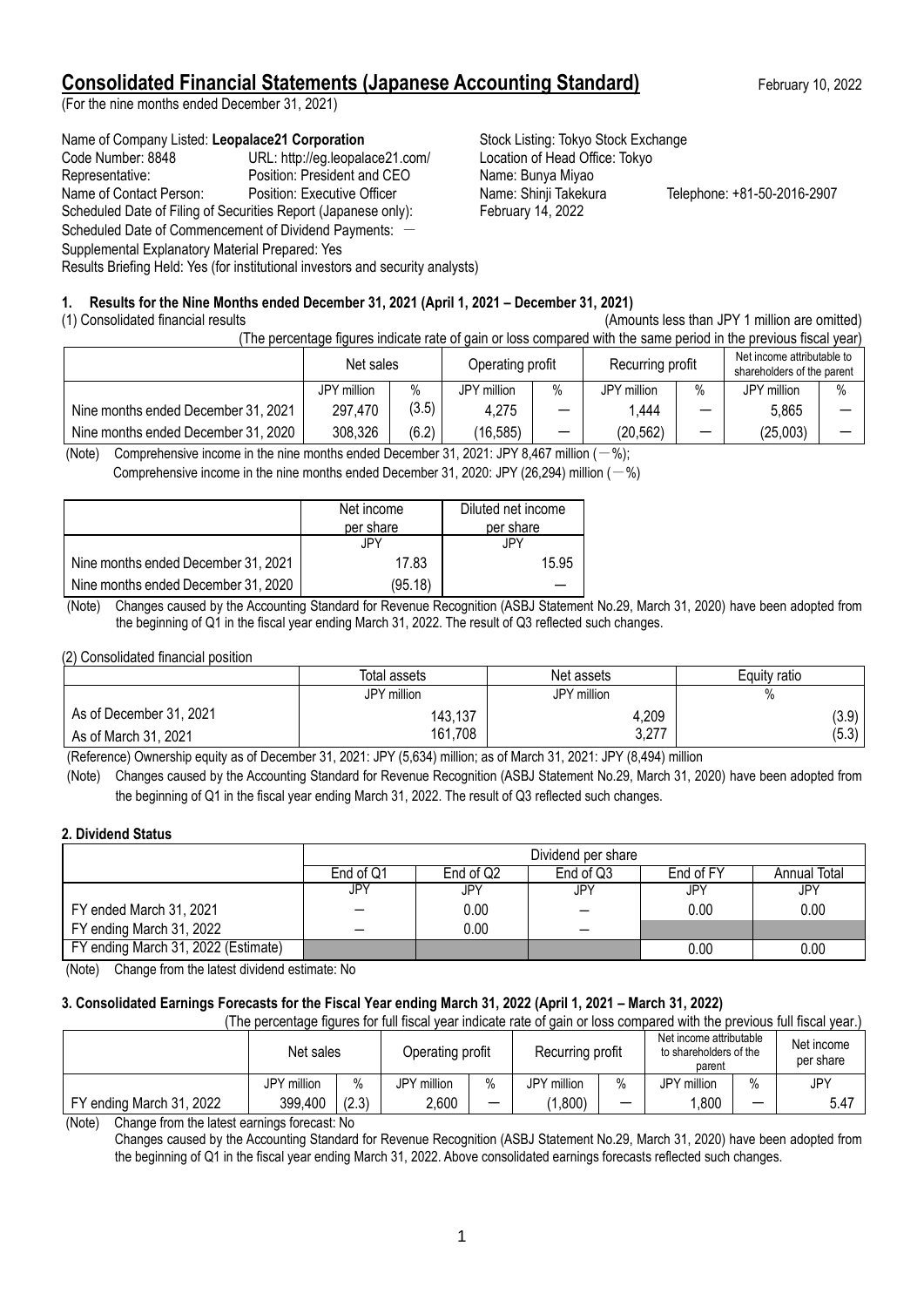(Notes)

- (1) Changes in major subsidiaries during the nine months in the fiscal year ending March 2022 (change in specific subsidiaries resulting in a change in the scope of consolidation) : No
- (2) Use of accounting procedures specific to the preparation of quarterly financial statements: No
- (3) Changes in accounting policies, procedures or reporting methods used in preparation of financial statements and restatements
	- (i) Changes in accounting policies accompanying revision of accounting standards, etc.: Yes
	- (ii) Changes in accounting policies other than (i) above: No
	- (iii) Changes in accounting estimates: No
	- (iv) Restatements: No
	- (Note) For details please refer to 2. Consolidated Financial Statements (3) Notes Regarding Consolidated Financial Statements (Changes in accounting policies) in p.11 of the attached material.
- (4) Total number of outstanding shares (common stock)
	- (i) Total number of outstanding shares at term end (including treasury stock)
		- As of December 31, 2021: 329,389,515 shares, As of March 31, 2021: 329,389,515 shares
	- (ii) Total treasury stock at term end As of December 31, 2021: 493,610 shares, As of March 31, 2021: 561,610 shares
	- (iii) Average number of outstanding shares during the period As of December 31, 2021: 328,886,262 shares, As of December 31, 2020: 262,697,988 shares
- –Indication regarding the status of auditing:

These financial statements are not subject to auditing under the Financial Instruments and Exchange Act.

- Explanation on the proper use of the business forecasts, and other special notices:
- (Note on the business forecasts and other forward-looking statements)

The business forecasts and other forward-looking statements contained in this report are based on information currently available to Leopalace21 (hereinafter the "Company") and on certain assumptions that the Company has judged to be reasonable. Readers should be aware that a variety of factors might cause actual results to differ significantly from these forecasts.

For assumptions of business forecasts and notes on the proper use of these forecasts, please refer to 1. Business Results (3) Future Predictions in p.6.

(Method for the acquisition of supplemental explanatory material)

Supplemental Explanatory Material is planned to be posted on the Company's website on February 10, 2022.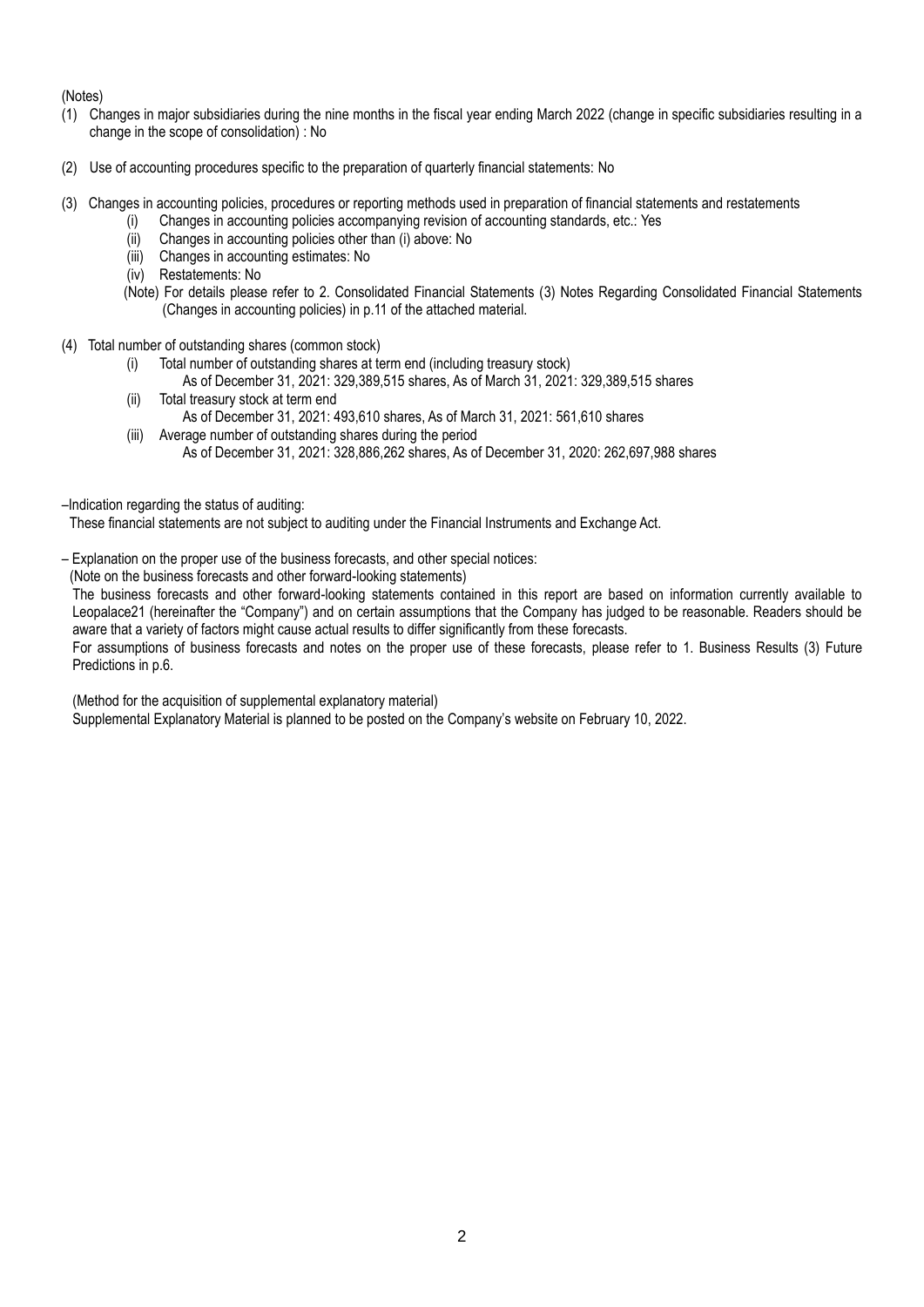# **[Table of Contents]**

| 1.                |  |
|-------------------|--|
| (1)<br>(2)<br>(3) |  |
| 2.                |  |
| (1)               |  |
| (2)               |  |
|                   |  |
| (3)               |  |
|                   |  |
|                   |  |
|                   |  |
|                   |  |
| 3.                |  |
|                   |  |
|                   |  |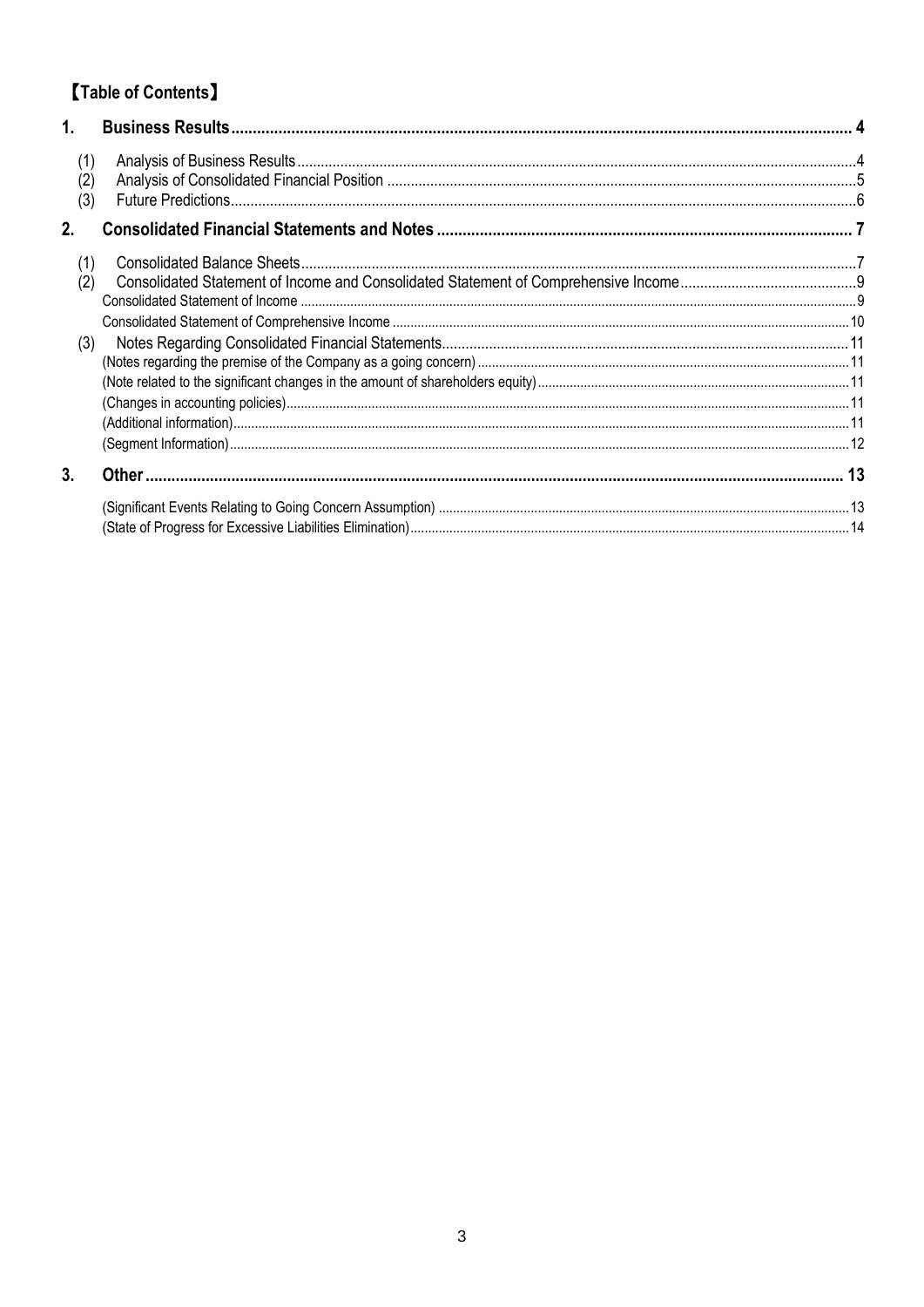## <span id="page-3-0"></span>**1. Business Results**

## <span id="page-3-1"></span>**(1) Analysis of Business Results**

|                                                                 | Nine months ended<br>December 31, 2021 | Nine months ended<br>December 31, 2020 | Difference |
|-----------------------------------------------------------------|----------------------------------------|----------------------------------------|------------|
| Net sales                                                       | 297,470                                | 308,326                                | (10, 856)  |
| Operating profit (loss)                                         | 4,275                                  | (16, 585)                              | 20,860     |
| Recurring profit (loss)                                         | 1.444                                  | (20, 562)                              | 22,006     |
| Net income (loss) attributable to<br>shareholders of the parent | 5,865                                  | (25,003)                               | 30,868     |

The corporate earnings showed a recovery trend in the domestic economy during the nine months of the fiscal year ending March 2022 despite still heavily affected by the spread of COVID-19 pandemic.

The new housing starts of leased units increased for the ten months in a row (up 7.9% year on year). In the rental housing market, the number of vacant houses continues to increase, and in order to secure a stable occupancy rates amid difficulty in recovering nationwide demand, the Company believes it is important to implement a differentiation strategy by providing value-added services and by focusing on supplying apartments in the three metropolitan areas where high occupancy rates are expected in the future.

Under these circumstances, Leopalace21 Group (the "Group") posted a significant loss for the three years in a row in the previous fiscal year, mainly due to a deterioration in the occupancy rates caused by the construction defects. The Company announced "Notice Concerning Implementing Structural Reforms based on Strategic Review Results for Drastic Business Strategies Reconstruction" on June 5, 2020 and took selective concentration approach with prioritized allocation of the management resources into the Leasing Business, a core business, and continued structural reforms to fundamentally improve the business structure. The Company strives to stabilize the business and financial position and continuously improve the profitability.

As a result, net sales for the nine months ended December 31, 2021 became JPY 297,470 million, a decrease of 3.5% year on year and operating profit was JPY 4,275 million, compared with operating loss of JPY 16,585 million, due to the reduction of cost of sales and SGAE amounting to JPY 31,716 million against the same period in the previous fiscal year. The recording of interest expenses of JPY 3,374 million made recurring profit of JPY 1,444 million, which compared with recurring loss of JPY 20,562 million for the same period ended December 31, 2020.

The Company managed to record net income attributable to shareholders of the parent of JPY 5,865 million, which compared with net loss attributable to shareholders of the parent of JPY 25,003 million for the same period last fiscal year, in addition to operating profit and recurring profit. The improvement was mainly contributed by the reversal of provision for losses related to repairs of JPY 6,144 million because of lowered unit repair cost by placing batch orders and by insourcing repairs combined with reduced number of buildings to be repaired due to updated deficiency judgment and increase of demolition.

The Company has adopted the Accounting Standard for Revenue Recognition (ASBJ Statement No.29, March 31, 2020) from Q1 in the fiscal year ending March 31, 2022. Net sales for Q3 have been increased by JPY 140 million, cost of sales has been reduced by JPY 1,216 million, and operating profit, recurring profit, and income before taxes and other adjustments have been increased by JPY 1,357 million.

For details, please refer to 2. Consolidated Financial Statements (3) Notes Regarding Consolidated Financial Statements (Changes in accounting policies).

|                              |                                              |                                              |            |                                              |                                              | <b>JPY</b><br>million) |  |
|------------------------------|----------------------------------------------|----------------------------------------------|------------|----------------------------------------------|----------------------------------------------|------------------------|--|
|                              | Net sales                                    |                                              |            | Operating profit                             |                                              |                        |  |
|                              | Nine months<br>ended<br>December 31,<br>2021 | Nine months<br>ended<br>December 31,<br>2020 | Difference | Nine months<br>ended<br>December 31,<br>2021 | Nine months<br>ended<br>December 31,<br>2020 | Difference             |  |
| Leasing Business             | 285,696                                      | 295,224                                      | (9,528)    | 8,588                                        | (8,933)                                      | 17,522                 |  |
| <b>Elderly Care Business</b> | 10,890                                       | 10,956                                       | (65)       | (456)                                        | (461)                                        | 5                      |  |
| <b>Other Businesses</b>      | 884                                          | 2,145                                        | (1,261)    | (1, 148)                                     | (1, 138)                                     | (9)                    |  |
| Adjustments                  |                                              |                                              |            | (2,708)                                      | (6,051)                                      | 3,343                  |  |
| Total                        | 297,470                                      | 308,326                                      | (10, 856)  | 4,275                                        | (16, 585)                                    | 20,860                 |  |

Result by segment are as follows:

#### (i) Leasing Business

In the Leasing Business, the Company provides abundant value-added services such as *my DIY* which allows the tenants to customize a selected single wall of the room, promotion of the transition to smart apartments which enables electrical appliances and door locks, to be operated by smartphone, support for so-called remote services such as web-based customer services, apartment

(JPY million)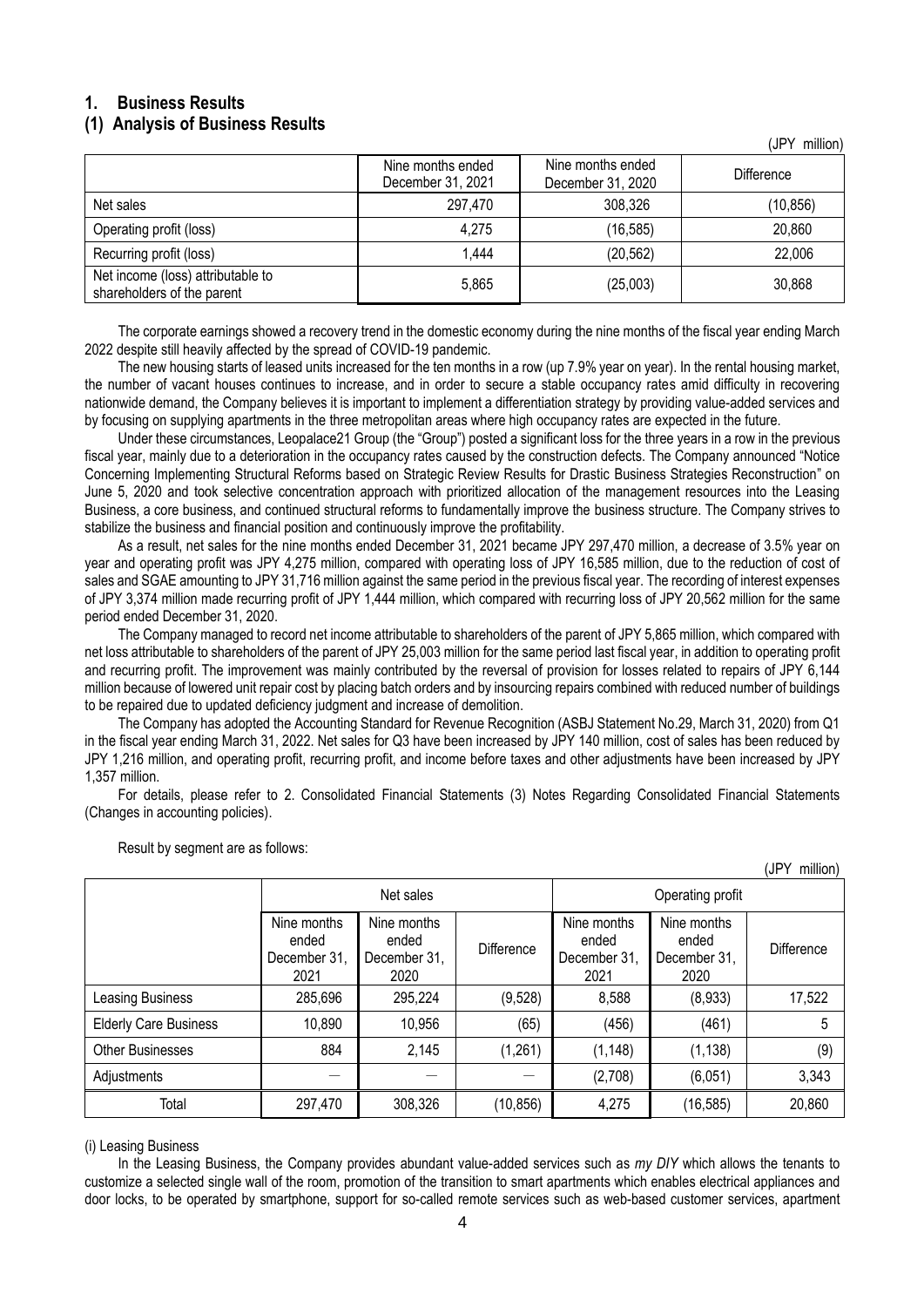viewing and rental contract signing, and security services in collaboration with leading security companies. Also, in order to achieve stable occupancy rates, the Company is strengthening sales to the corporate customers through top-level sales led by President and CEO which aims to recover the trust damaged by the construction defects problem and to ask for the customers to use increased number of apartment rooms, strengthening tie with real estate agents as well as implementing area intensive approach which deals with area specific requirements.

The occupancy rate at the end of December 31, 2021 was 80.45% (up 3.38 points from the same month end in the previous fiscal year) with average occupancy rate of 80.65% (up 2.07 points year on year). The demand for apartment rooms was recovering due to the slowdown impact of COVID-19 pandemic and measures such as top-level sales and strengthened tie with real estate agents produced positive results. The number of units under management was 571 thousand (a decrease of 1,900 from the end of the previous fiscal year).

The number of direct leasing sales offices at the end of December 31, 2021 was 109 (a reduction of 30 from the end of the previous fiscal year). That reflected efforts to increase the operational efficiency and productivity.

The orders received was JPY 1,862 million (down 60.8 % year on year) and the outstanding orders as of end of December 31, 2021 stood at JPY 7,065 million (down 38.5 % from the end of the previous fiscal year). This was due to the Company's ceasing of new bookings because of the construction defects problem such as parting walls.

As a result, net sales came to JPY 285,696 million (down 3.2% year on year) due to the reduction of construction subcontracting business and lowered unit rent due to the impact of COVID-19 pandemic. Operating profit was JPY 8,588 million due to the reduction of management cost and SGAE, contractual adjustment of master-lease rent as a result of agreement with the property owners and reversal of provision for apartment vacancy loss (operating loss of JPY 8,933 million was recorded in Q3 in the fiscal year ended March 31, 2021).

#### (ii) Elderly Care Business

The Company has been cutting the operational cost by continuous efficiency improvement for the Elderly Care Business, a strategic growth business. Net sales during the nine months ended December 31, 2021 were JPY 10,890 million (down 0.6% year on year), and operating loss was JPY 456 million (an improvement of JPY 5 million year on year) due to a decrease in the number of users for elderly care services concerning about the infection risk of COVID-19. The number of facilities was 87 as of the end of Q3 in the fiscal year ending March 31, 2022.

#### (iii) Other Businesses

Net sales of the Other Businesses including resort facilities in Guam and finance business, were JPY 884 million (down 58.8% year on year) and operating loss was JPY 1,148 million (an increase of loss by JPY 9 million year on year) due mainly to a significant decline in occupancy rates in Guam because of COVID-19 pandemic.

| $\cdot$ $\cdot$<br>$\mathbf{r}$ |           |             | (JPY million) |
|---------------------------------|-----------|-------------|---------------|
|                                 | Assets    | Liabilities | Net assets    |
| As of December 31, 2021         | 143,137   | 138,927     | 4,209         |
| As of March 31, 2021            | 161,708   | 158,431     | 3,277         |
| Difference                      | (18, 571) | (19, 504)   | 932           |
| Change rate                     | (11.5%)   | $(12.3\%)$  | 28.4%         |

### <span id="page-4-0"></span>**(2) Analysis of Consolidated Financial Position**

Total assets at the end of December 31, 2021 decreased by JPY 18,571 million from the end of the previous fiscal year to JPY 143,137 million. This was mainly attributable to the decrease of the following items: JPY 10,733 million in cash and deposits, JPY 2,467 million in others (mostly accounts receivable), JPY 1,405 million in leased assets (net), and JPY 1,638 million in others (non-current assets).

Total liabilities decreased by JPY 19,504 million from the end of the previous fiscal year to JPY 138,927 million. This was mainly attributed to the decrease of the following items: JPY 2,102 million in accounts payable – other, JPY 1,804 million in lease obligations, JPY 8,406 million in provision for losses related to repairs, and JPY 5,012 million in provision for apartment vacancy loss.

Total net assets increased by JPY 932 million from the end of the previous fiscal year to JPY 4,209 million. This was mainly due to an increase of JPY 1,901 million in foreign currency transaction adjustments and the recording of JPY 5,865 million in net income attributable to shareholders of the parent, on the other hand, non-controlling interests decreased by JPY 1,896 as a result of dividend payment to a non-controlling shareholder by a consolidated subsidiary and its payment for purchased treasury stock, and retained earnings decreased by JPY 4,963 million resulting from retrospective application of the Accounting Standard for Revenue Recognition as of the beginning of the fiscal year ending March 2022. The equity ratio improved by 1.4 points from the end of the previous fiscal year to minus 3.9%.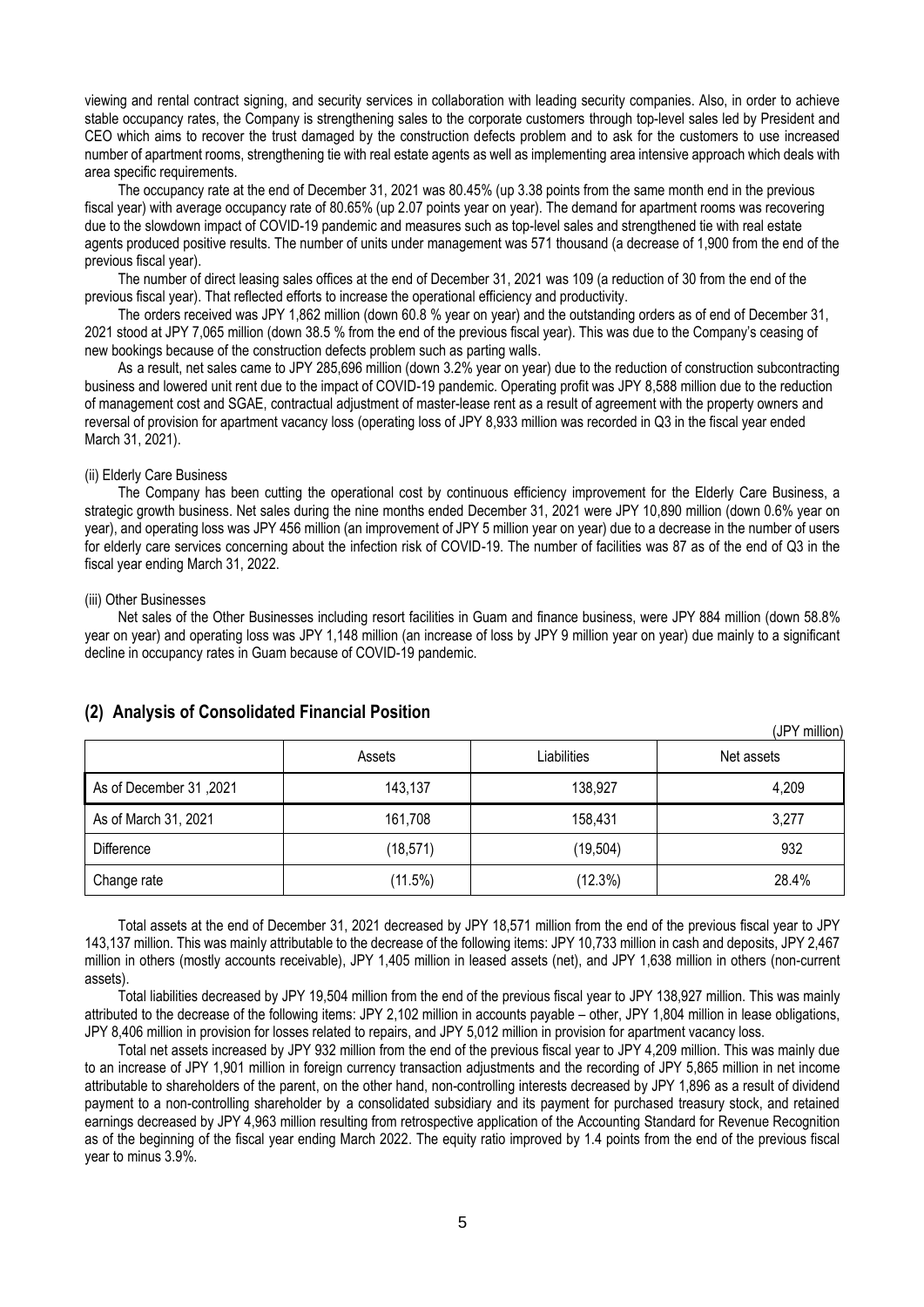## <span id="page-5-0"></span>**(3) Future Predictions**

Concerning consolidated earnings forecasts for the consolidated fiscal year ending March 2022, the Company confirms that there are no changes from the earnings forecasts for the full fiscal year ending March 2022 which it announced on February 4, 2022 in "Notice Concerning Revision of Earnings Forecasts, Additional Recording of Extraordinary Income, and Consolidated Subsidiary's Completion of Pro Rata Reinsurance Contracts."

This forward-looking statement is based on the information which is available on the date of release, but actual results may differ significantly from these forecasts due to various factors.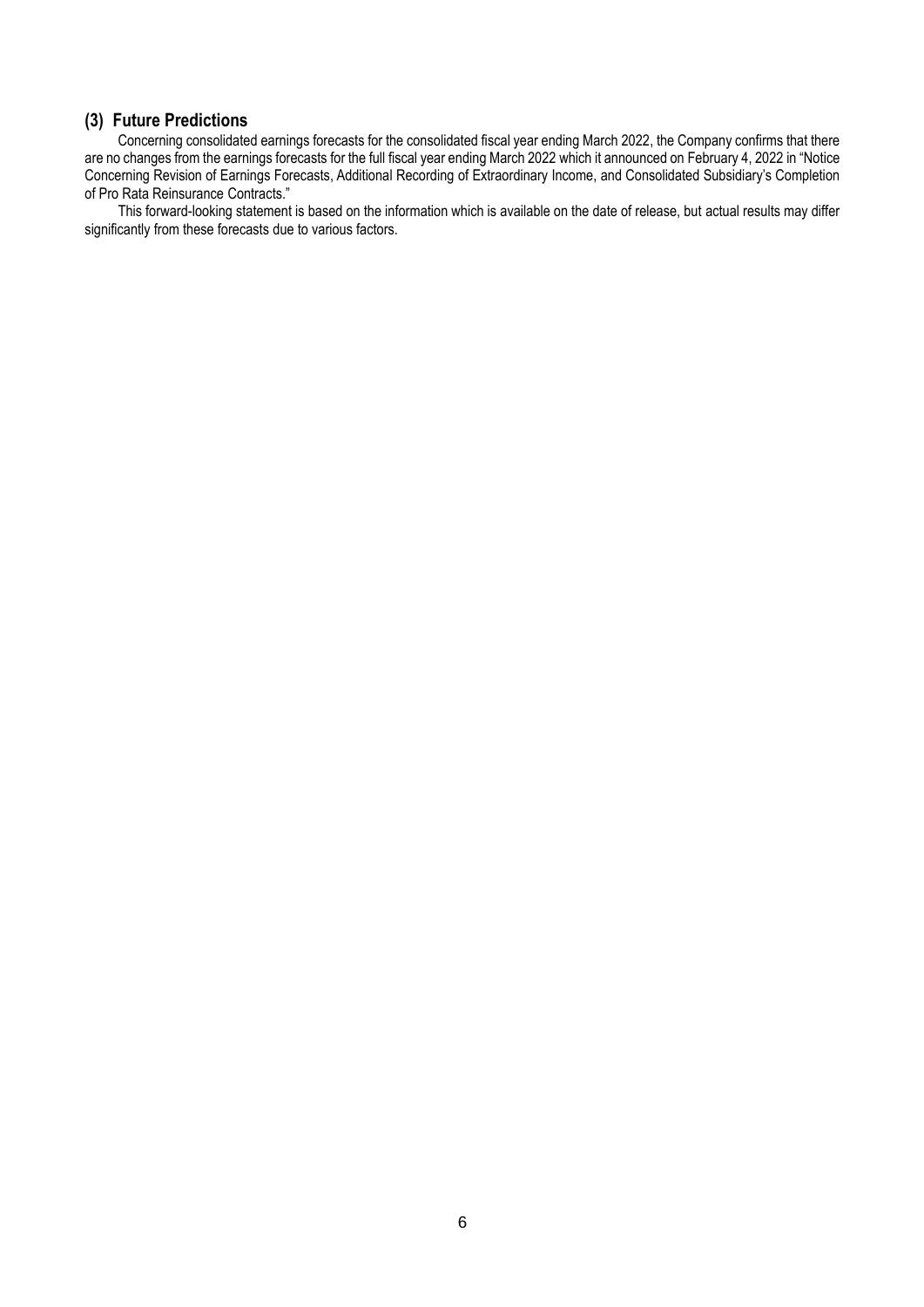## <span id="page-6-0"></span>**2. Consolidated Financial Statements and Notes**

## <span id="page-6-1"></span>**(1) Consolidated Balance Sheets**

| (JPY million)                              |                   |                |  |
|--------------------------------------------|-------------------|----------------|--|
|                                            | December 31, 2021 | March 31, 2021 |  |
| <assets></assets>                          |                   |                |  |
| <b>Current assets</b>                      |                   |                |  |
| Cash and deposits                          | 44,130            | 54,863         |  |
| Trade receivables                          | 8,478             | 7,930          |  |
| Accounts receivable for completed projects | 257               | 524            |  |
| Operating loans                            | 69                | 86             |  |
| <b>Securities</b>                          | 300               | 100            |  |
| Real estate for sale                       | 677               | 180            |  |
| Real estate for sale in progress           |                   | 349            |  |
| Payment for construction in progress       | 837               | 238            |  |
| Prepaid expenses                           | 2,002             | 2,076          |  |
| Others                                     | 3,962             | 6,429          |  |
| Allowance for doubtful accounts            | (214)             | (182)          |  |
| <b>Total current assets</b>                | 60,500            | 72,598         |  |
| <b>Non-current assets</b>                  |                   |                |  |
| Property, plant, and equipment             |                   |                |  |
| Buildings and structures (net)             | 19,192            | 19,557         |  |
| Machinery, equipment, and vehicles (net)   | 7,799             | 8,589          |  |
| Land                                       | 31,291            | 31,118         |  |
| Leased assets (net)                        | 2,100             | 3,506          |  |
| Construction in progress                   | 97                | 82             |  |
| Others (net)                               | 5,560             | 7,198          |  |
| Total property, plant, and equipment       | 66,040            | 70,052         |  |
| Intangible fixed assets                    |                   |                |  |
| Goodwill                                   | 7                 | 12             |  |
| Others                                     | 3,423             | 4,161          |  |
| Total intangible fixed assets              | 3,431             | 4,173          |  |
| Investments and other assets               |                   |                |  |
| Investment securities                      | 5,172             | 5,431          |  |
| Long-term loans                            | 1,108             | 1,096          |  |
| Long-term prepaid expenses                 | 669               | 1,121          |  |
| Deferred tax assets                        | 2,157             | 2,194          |  |
| Others                                     | 4,858             | 5,692          |  |
| Allowance for doubtful accounts            | (802)             | (651)          |  |
| Total investments and other assets         | 13,164            | 14,883         |  |
| <b>Total non-current assets</b>            | 82,636            | 89,109         |  |
| <b>Total assets</b>                        | 143,137           | 161,708        |  |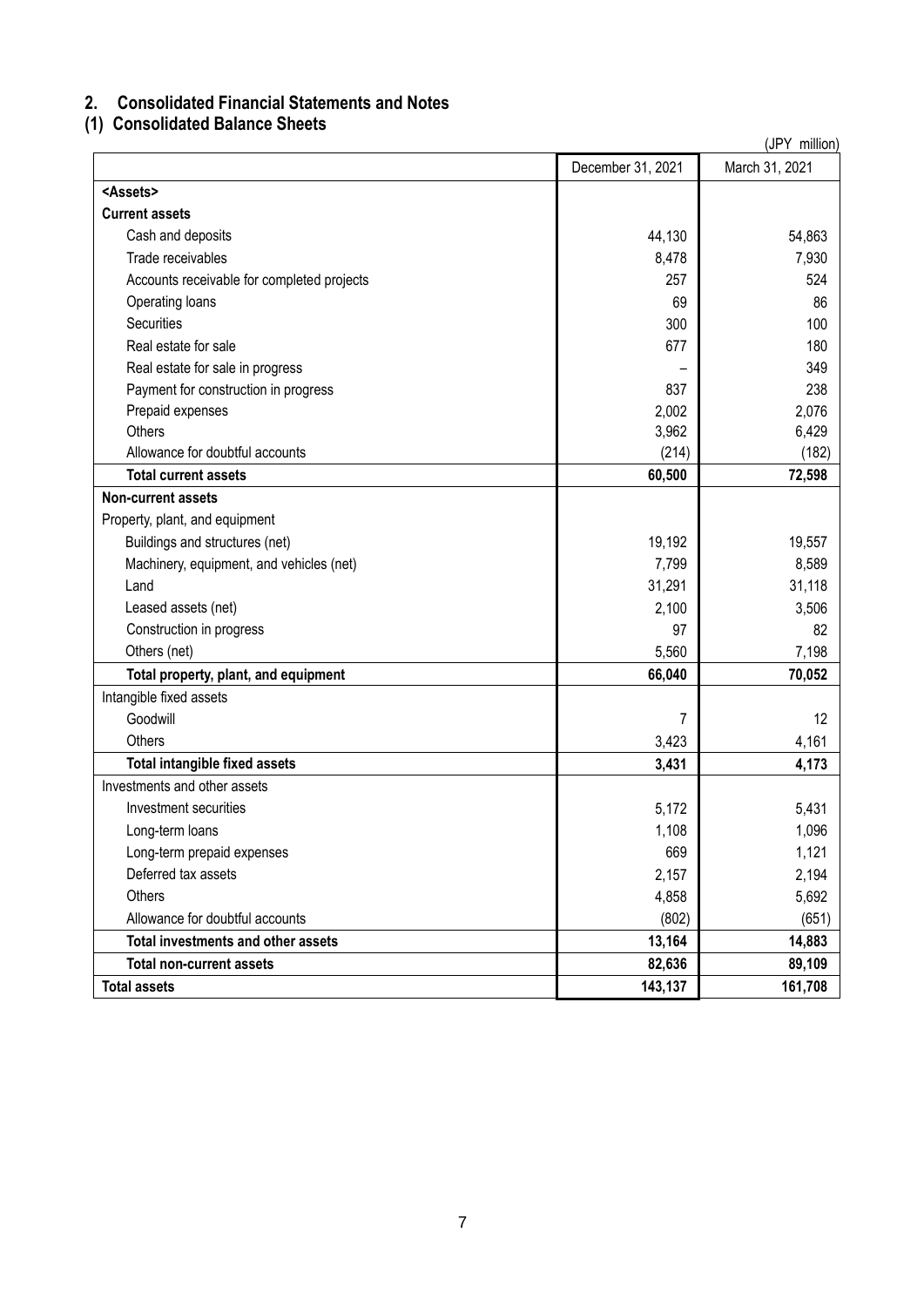| (JPY million)                                            |                   |                |  |
|----------------------------------------------------------|-------------------|----------------|--|
|                                                          | December 31, 2021 | March 31, 2021 |  |
| <liabilities></liabilities>                              |                   |                |  |
| <b>Current liabilities</b>                               |                   |                |  |
| Electronically recorded obligations -operating           | 0                 | 19             |  |
| Accounts payable                                         | 2,658             | 3,172          |  |
| Accounts payable for completed projects                  | 359               | 514            |  |
| Short-term borrowings                                    | 49                | 114            |  |
| Lease obligations                                        | 2,173             | 3,133          |  |
| Accounts payable -other                                  | 7,491             | 9,593          |  |
| Accrued income taxes                                     | 658               | 696            |  |
| Advances received                                        | 29,073            | 28,239         |  |
| Customer advances for projects in progress               | 766               | 541            |  |
| Provision for warranty obligations on completed projects | 18                | 67             |  |
| Provision for fulfillment of guarantees                  | 1,207             | 2,783          |  |
| Provision for losses related to repairs                  | 1,898             | 3,777          |  |
| Provision for apartment vacancy loss                     | 4,289             | 9,301          |  |
| Others                                                   | 3,419             | 3,842          |  |
| <b>Total current liabilities</b>                         | 54,064            | 65,798         |  |
| <b>Non-current liabilities</b>                           |                   |                |  |
| Long-term debt                                           | 30,427            | 30,615         |  |
| Lease obligations                                        | 700               | 1,544          |  |
| Long-term advances received                              | 7,314             | 7,869          |  |
| Lease/guarantee deposits received                        | 6,997             | 6,423          |  |
| Deferred tax liabilities                                 | 10                | 9              |  |
| Provision for losses related to repairs                  | 23,205            | 29,732         |  |
| Provision for apartment vacancy loss                     | 2,960             | 2,960          |  |
| Liability for retirement benefits                        | 9,527             | 9,650          |  |
| Others                                                   | 3,719             | 3,826          |  |
| <b>Total non-current liabilities</b>                     | 84,862            | 92,633         |  |
| <b>Total liabilities</b>                                 | 138,927           | 158,431        |  |
| <net assets=""></net>                                    |                   |                |  |
| Shareholders' equity                                     |                   |                |  |
| Common stock                                             | 100               | 81,282         |  |
| Capital surplus                                          | 136,345           | 55,174         |  |
| Retained earnings                                        | (141, 685)        | (142, 586)     |  |
| Treasury stock                                           | (302)             | (344)          |  |
| Total shareholders' equity                               | (5, 542)          | (6, 474)       |  |
| Accumulated other comprehensive income                   |                   |                |  |
| Net unrealized gains on other securities                 | (14)              | (0)            |  |
| Foreign currency translation adjustments                 | 24                | (1, 877)       |  |
| Remeasurements of defined benefit plans                  | (102)             | (142)          |  |
| Total accumulated other comprehensive income             | (91)              | (2,019)        |  |
| Share subscription rights                                | 357               | 388            |  |
| <b>Non-controlling interests</b>                         | 9,486             | 11,383         |  |
| <b>Total net assets</b>                                  | 4,209             | 3,277          |  |
| <b>Total liabilities and net assets</b>                  | 143,137           | 161,708        |  |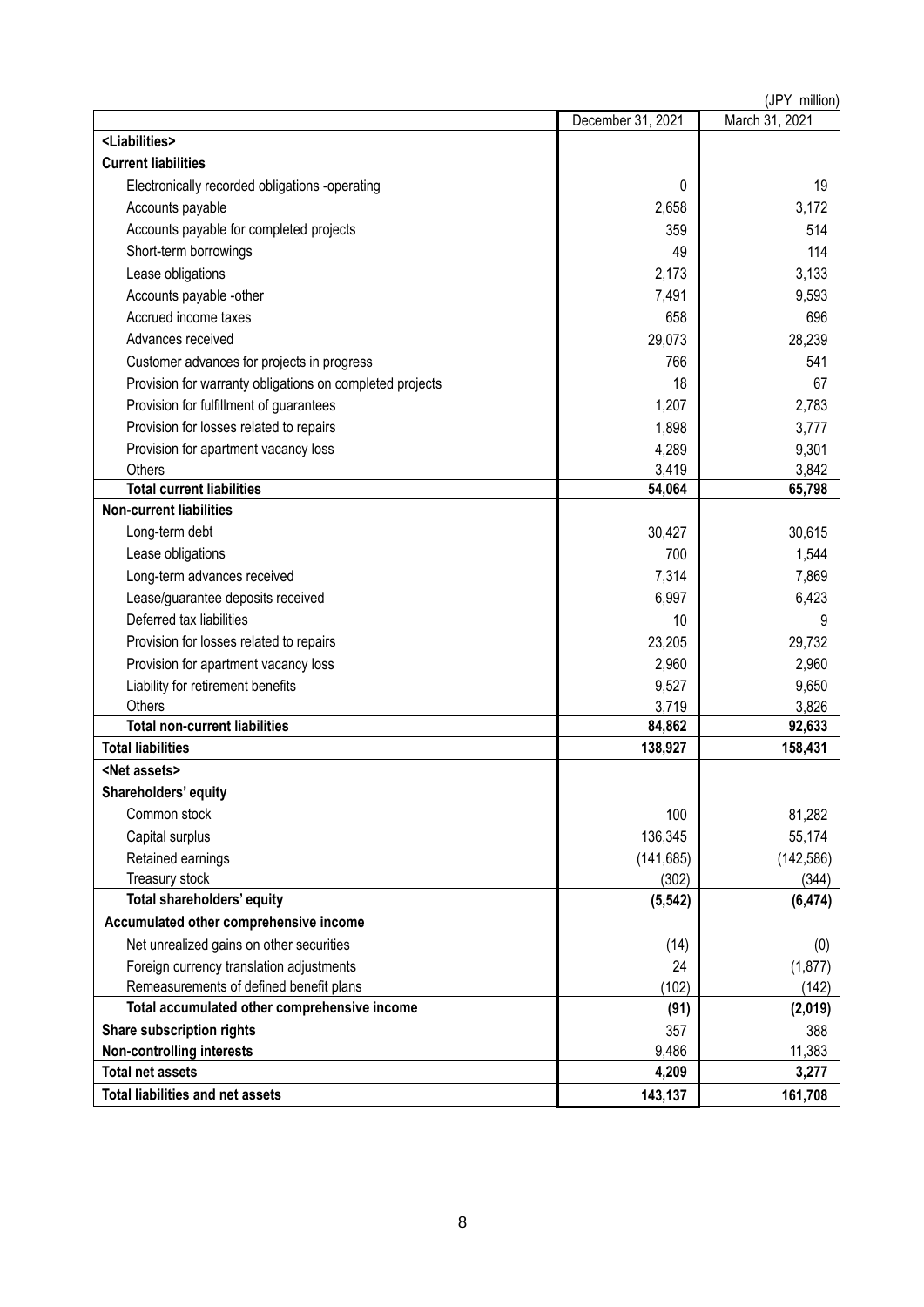## <span id="page-8-1"></span><span id="page-8-0"></span>**(2) Consolidated Statement of Income and Consolidated Statement of Comprehensive Income Consolidated Statement of Income**

|                                                              | (JPY million)       |                     |  |  |  |
|--------------------------------------------------------------|---------------------|---------------------|--|--|--|
|                                                              | Nine months ended   | Nine months ended   |  |  |  |
|                                                              | December 31, 2021   | December 31, 2020   |  |  |  |
|                                                              | (Apr 2021-Dec 2021) | (Apr 2020-Dec 2020) |  |  |  |
| <b>Net sales</b>                                             | 297,470             | 308,326             |  |  |  |
| Cost of sales                                                | 262,264             | 287,110             |  |  |  |
| <b>Gross profit</b>                                          | 35,206              | 21,215              |  |  |  |
| Selling, general and administrative expense                  | 30,930              | 37,801              |  |  |  |
| <b>Operating profit (loss)</b>                               | 4,275               | (16, 585)           |  |  |  |
| Non-operating income                                         |                     |                     |  |  |  |
| Interest income                                              | 23                  | 38                  |  |  |  |
| Dividend income                                              | 57                  | 76                  |  |  |  |
| Valuation gains of investment securities                     | 119                 | 135                 |  |  |  |
| Foreign exchange gains                                       |                     | 90                  |  |  |  |
| Employment adjustment subsidy                                | 239                 | 243                 |  |  |  |
| Other                                                        | 239                 | 253                 |  |  |  |
| Total non-operating income                                   | 679                 | 837                 |  |  |  |
| <b>Non-operating expenses</b>                                |                     |                     |  |  |  |
| Interest expenses                                            | 3,374               | 1,052               |  |  |  |
| Bond issuance cost                                           |                     | 251                 |  |  |  |
| Foreign exchange loss<br>Funding costs                       | 12                  | 2,904               |  |  |  |
| Other                                                        | 123                 | 606                 |  |  |  |
| <b>Total non-operating expenses</b>                          | 3,510               | 4,814               |  |  |  |
| <b>Recurring profit (loss)</b>                               | 1,444               | (20, 562)           |  |  |  |
| <b>Extraordinary income</b>                                  |                     |                     |  |  |  |
| Gains on sale of property, plant and equipment               | 92                  | 224                 |  |  |  |
| Gains on sale of investment securities                       | 0                   | 4,065               |  |  |  |
| Gain on sale of shares in the subsidiary                     |                     | 0                   |  |  |  |
| Reversal of provision for losses related to repairs          | 6,144               |                     |  |  |  |
| <b>Total extraordinary income</b>                            | 6,237               | 4,289               |  |  |  |
| <b>Extraordinary losses</b>                                  |                     |                     |  |  |  |
| Loss on sale of property, plant and equipment                |                     | 18                  |  |  |  |
| Loss on retirement of property, plant and equipment          | 41                  | 95                  |  |  |  |
| Impairment loss                                              |                     | 3,742               |  |  |  |
| Loss related to repairs                                      |                     | 724                 |  |  |  |
| Special severance allowance                                  |                     | 2,470               |  |  |  |
| Retirement benefit cost                                      |                     | 427                 |  |  |  |
| Provision for loss on liquidation of affiliates              |                     | 38                  |  |  |  |
| Loss on liquidation of affiliates                            |                     | 111                 |  |  |  |
| Loss on closure of offices                                   | 67                  |                     |  |  |  |
| <b>Total extraordinary losses</b>                            | 109                 | 7,628               |  |  |  |
| Income (loss) before taxes and other adjustments             | 7,572               | (23,900)            |  |  |  |
| Income taxes                                                 | 1,035               | 670                 |  |  |  |
| Net income (loss)                                            | 6,537               | (24, 570)           |  |  |  |
| Net income (loss) attributable to non-controlling interests  | 672                 | 432                 |  |  |  |
| Net income (loss) attributable to shareholders of the parent | 5,865               | (25,003)            |  |  |  |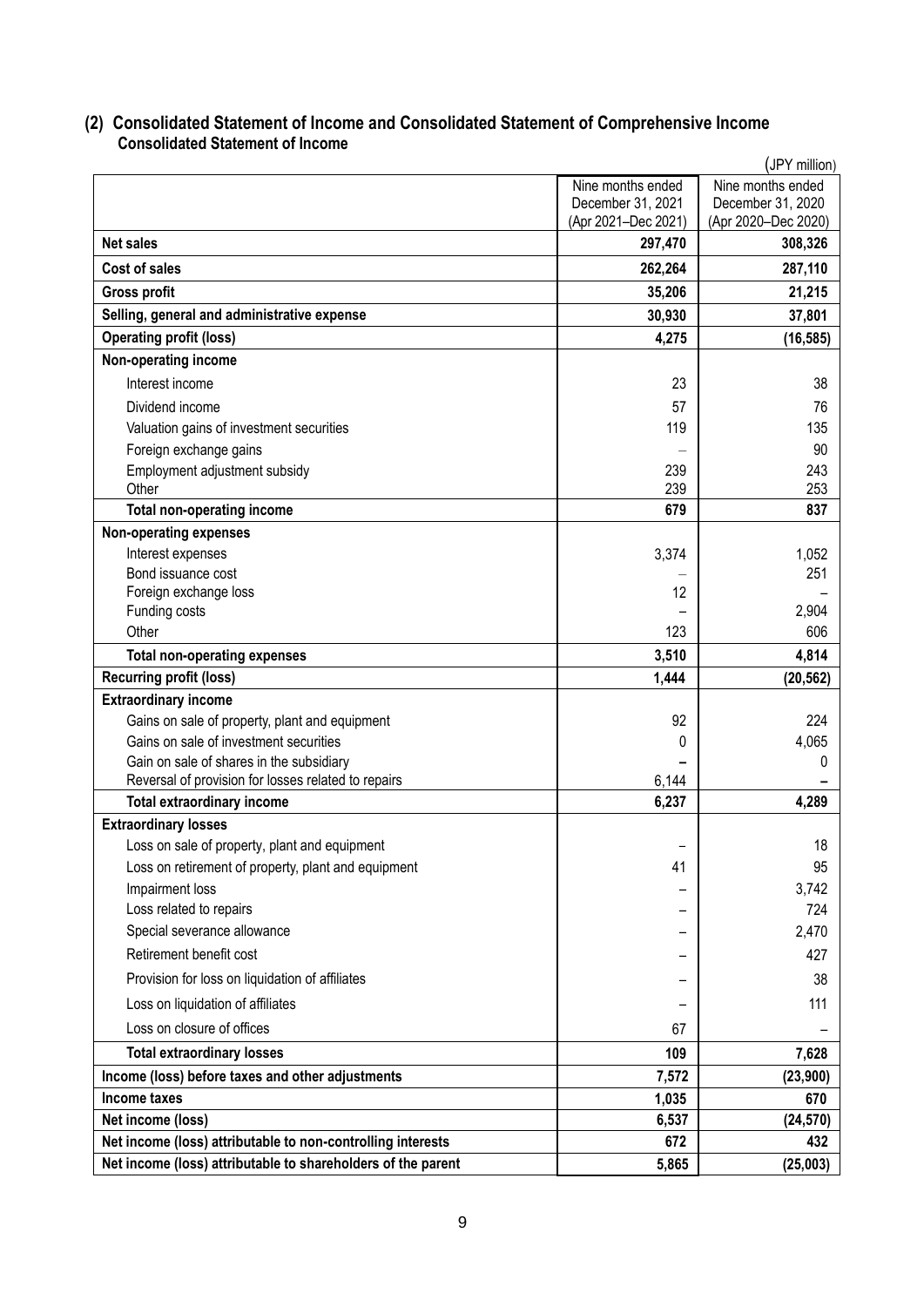## **Consolidated Statement of Comprehensive Income**

<span id="page-9-0"></span>

| (JPY<br>million)                                                    |                     |                     |  |  |  |
|---------------------------------------------------------------------|---------------------|---------------------|--|--|--|
|                                                                     | Nine months ended   | Nine months ended   |  |  |  |
|                                                                     | December 31, 2021   | December 31, 2020   |  |  |  |
|                                                                     | (Apr 2021-Dec 2021) | (Apr 2020-Dec 2020) |  |  |  |
| Net income (loss)                                                   | 6,537               | (24, 570)           |  |  |  |
| Other comprehensive income                                          |                     |                     |  |  |  |
| Net unrealized gains on other securities                            | (14)                | (1,047)             |  |  |  |
| Foreign currency translation adjustments                            | 1,904               | (1, 138)            |  |  |  |
| Remeasurements of defined benefit plans                             | 40                  | 465                 |  |  |  |
| Share of other comprehensive income of entities using equity method | $^{(1)}$            | (3)                 |  |  |  |
| Total other comprehensive income                                    | 1,929               | (1,723)             |  |  |  |
| <b>Comprehensive income</b>                                         | 8,467               | (26, 294)           |  |  |  |
| (Breakdown)                                                         |                     |                     |  |  |  |
| Comprehensive income attributable to shareholders of the parent     | 7,793               | (26, 725)           |  |  |  |
| Comprehensive income attributable to non-controlling interests      | 673                 | 431                 |  |  |  |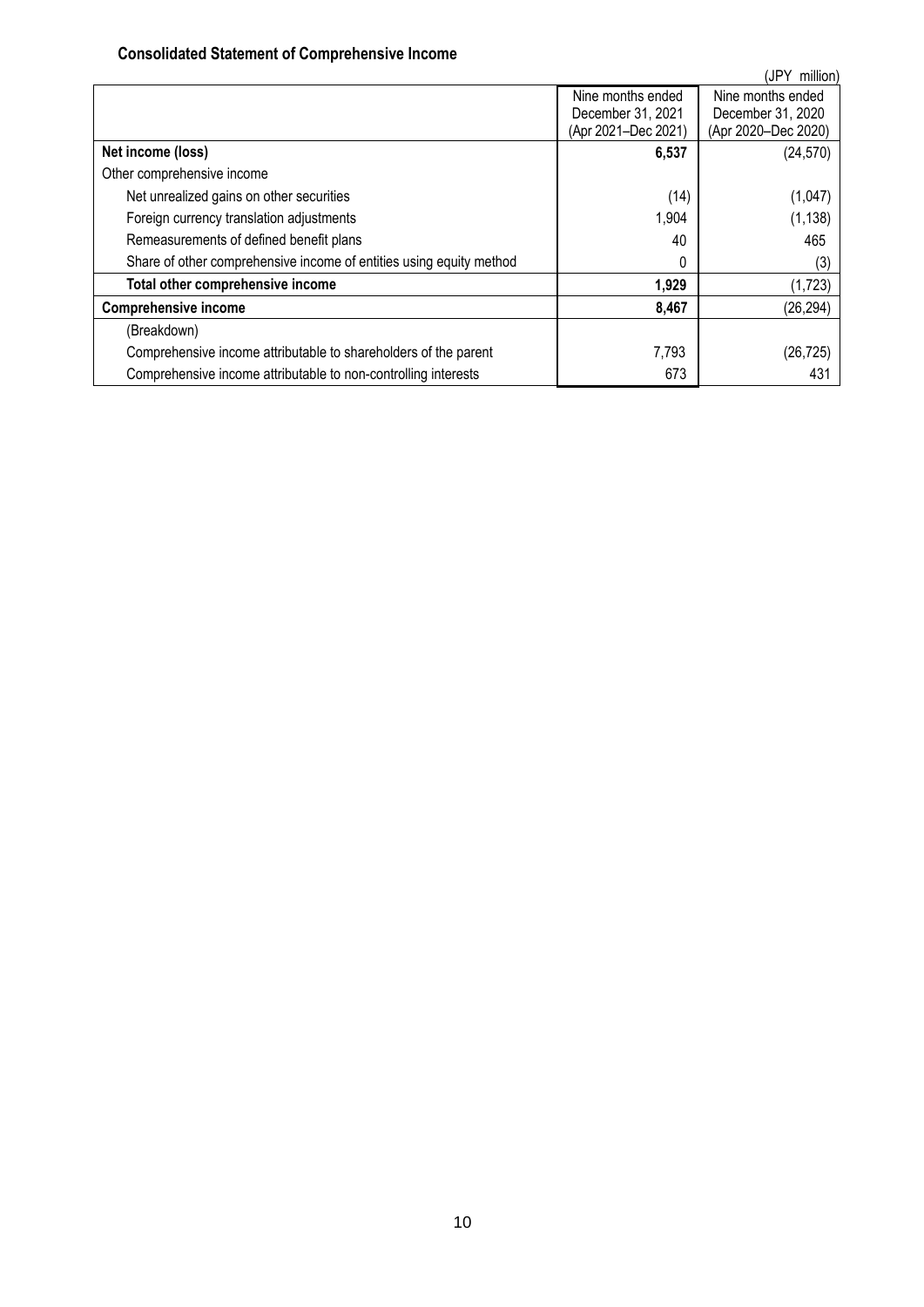## <span id="page-10-0"></span>**(3) Notes Regarding Consolidated Financial Statements**

<span id="page-10-1"></span>(Notes regarding the premise of the Company as a going concern) There are no relevant items.

<span id="page-10-2"></span>(Note related to the significant changes in the amount of shareholders equity)

The common stock was reduced by JPY 81,182 million and the capital surplus was increased by the same amount on August 10, 2021. Accordingly the common stock became JPY 100 million and the capital surplus became JPY 136,345 million.

The Company adopted the Accounting Standard for Revenue Recognition (ASBJ Statement No.29, March 31, 2020) from the beginning of Q1 in the fiscal year ending March 31, 2022. The details are described in 2. Consolidated Financial Statements (3) Notes Regarding Consolidated Financial Statements (Changes in accounting policies).

#### <span id="page-10-3"></span>(Changes in accounting policies)

(Application of Accounting Standard for Revenue Recognition)

The Company adopted the Accounting Standard for Revenue Recognition (ASBJ Statement No.29, March 31, 2020) from the beginning of Q1 in fiscal year ending March 31, 2022 and started to recognize the revenue when the Company transfers a promised goods or services to a customer with the amount which the Company expects to receive from the customer as a consideration. As a result, instead of recognizing revenue in one go for key money, reduction of rent, handling charge for monthly rental contract, and other handling charges for service provision, such revenue have been divided by the tenants' average staying period in the apartment on a pro rata basis. The whole income from *LEONET* service used to be recognized as a revenue prior to the change but the new amount of revenue is the income from *LEONET* users deducted by the Company's cost payable to the service supplier.

At the application of the new accounting policy based on the Accounting Standard for Revenue Recognition, the Company followed the specific transitional handling as stated in the item 84 of the Accounting Standard for Revenue Recognition. The Company adjusted the beginning retained earnings by cumulative-effect amount to reflect the retrospective application of account processing from the beginning of Q1 ended June 30, 2021. However, the Company has not applied the accounting policy in accordance with the item 86 of the said Accounting Standard for the contracts with most of the revenue recognition has been completed prior to the beginning of Q1 ended June 30, 2021, following the previous accounting policy. The Company followed the item 86 (1) of the Accounting Standard for Revenue Recognition and did the account processing for the contracts which were modified prior to the beginning of Q1 ended June 30, 2021 and adjusted the beginning retained earnings by the cumulative-effect amount.

As a result of the above account processing, net sales for Q3 ended December 31, 2021 were increased by JPY 140 million, cost of sales was decreased by JPY 1,216 million. Consequently operating profit, recurring profit, and income before taxes and other adjustments were increased by JPY 1,357 million each. The beginning balance of retained earnings was reduced by JPY 4,963 million.

The Company followed the transitional handling stated in item 28–15 of the Accounting Standard for Quarterly Financial Reporting (ASBJ Statement No.12, March 31, 2020) and did not disclose the breakdown information on the net sales from customer contracts which were concluded during Q3 in the fiscal year ended March 31, 2021.

#### (Application of Accounting Standard for Fair Value Measurement)

The Company adopted the Accounting Standard for Fair Value Measurement (ASBJ Statement No.30, July 4, 2019, hereinafter "Accounting Standard for FVMt") from the beginning of Q1 ended June 30, 2021. The Company determined to apply the new accounting policy for future following the transitional handling stated in the item 19 of the Accounting Standard for FVM and in the item 44-2 of the Accounting Standard for Financial Instruments (ASBJ Statement No.10, July 4, 2019). The effect of the application on the Quartely Consolidated Financial Statements is immaterial.

#### <span id="page-10-4"></span>(Additional information)

There are no material changes to the accounting assumption and estimate related to the spread of COVID-19 pandemic despite observing continuing uncertainty relating to Omicron variant and its impact on the Group's business as well as the time of ceasing COVID-19 pandemic, which the Company announced in the Consolidated Financial Statements (Japanese Accounting Standard) for the fiscal year ended March 31, 2021 as (Accounting assumption related to spread of COVID-19)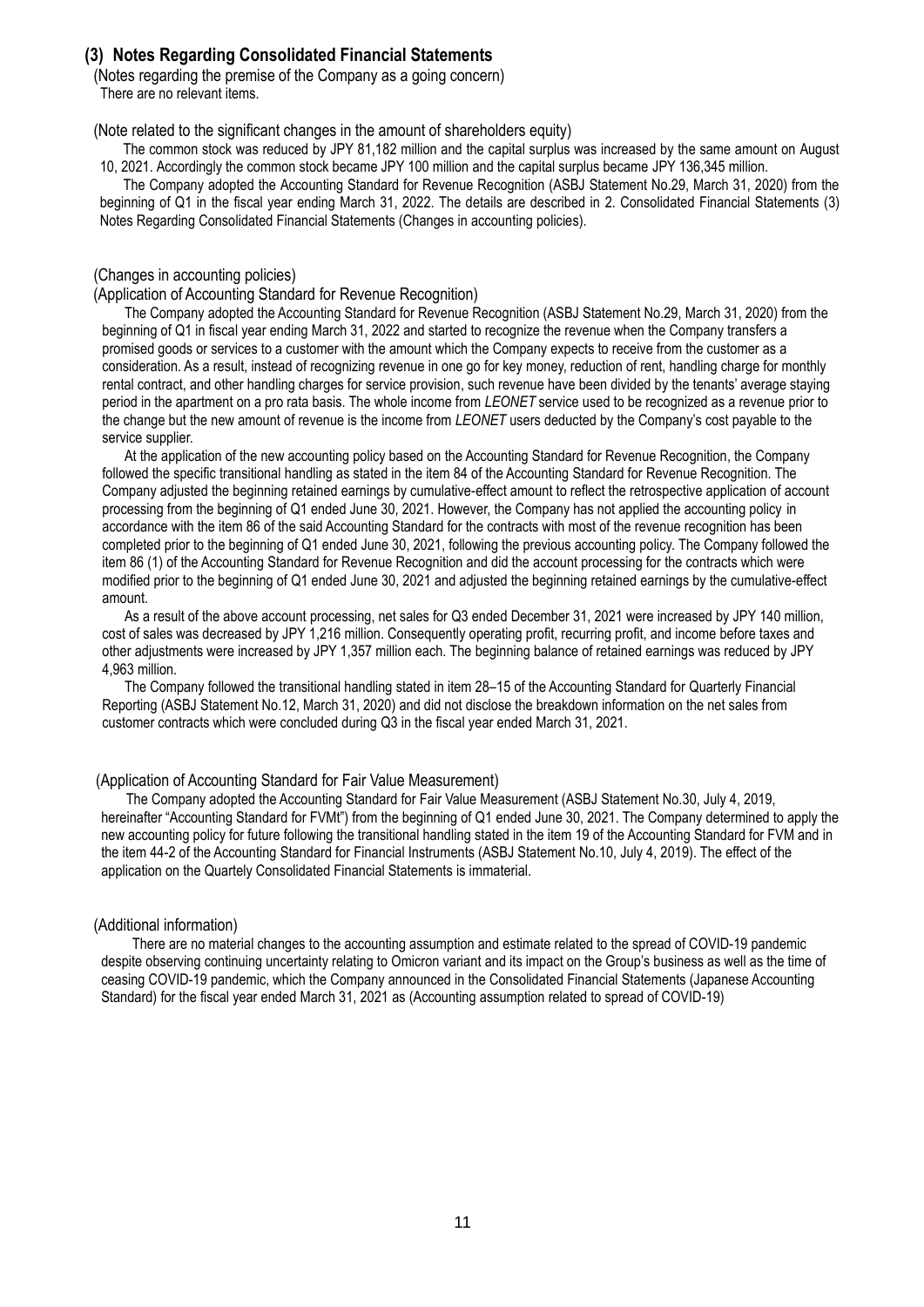### <span id="page-11-0"></span>(Segment Information)

## **I. Nine months ended December 31, 2021 (April 1, 2021 – December 31, 2021)**

## **(i) Information on net sales, profit or loss by reportable segment and breakdown of net sales**

|                                       |                            |                                        |                            |         |                         | (JPY million)                                      |
|---------------------------------------|----------------------------|----------------------------------------|----------------------------|---------|-------------------------|----------------------------------------------------|
|                                       | Reportable segments        |                                        |                            |         |                         | Amount stated in                                   |
|                                       | Leasing<br><b>Business</b> | <b>Elderly Care</b><br><b>Business</b> | Other<br><b>Businesses</b> | Total   | Adjustments<br>(Note 1) | Consolidated<br>Statement of<br>Income<br>(Note 2) |
| Net sales                             |                            |                                        |                            |         |                         |                                                    |
| Rent income                           | 209,821                    |                                        |                            | 209,821 |                         | 209,821                                            |
| Ancillary service income              | 39,723                     |                                        |                            | 39,723  |                         | 39,723                                             |
| Maintenance                           | 26,330                     |                                        |                            | 26,330  |                         | 26,330                                             |
| Rental guarantee                      | 3,404                      |                                        |                            | 3,404   |                         | 3,404                                              |
| Furniture insurance                   | 1,500                      |                                        |                            | 1,500   |                         | 1,500                                              |
| Company housing agency fee            | 577                        |                                        |                            | 577     |                         | 577                                                |
| Roof lease solar power generation     | 2,195                      |                                        |                            | 2,195   |                         | 2,195                                              |
| Construction subcontracting           | 1,797                      |                                        |                            | 1,797   |                         | 1,797                                              |
| Other                                 | 344                        | 10,890                                 | 884                        | 12,119  |                         | 12,119                                             |
| Sales from contracts with<br>customer | 285,696                    | 10,890                                 | 884                        | 297,470 |                         | 297,470                                            |
| Other sales                           |                            |                                        |                            |         |                         |                                                    |
| Sales to customers                    | 285,696                    | 10,890                                 | 884                        | 297,470 |                         | 297,470                                            |
| Inter-segment sales and<br>transfers  | 58                         |                                        | 179                        | 238     | (238)                   |                                                    |
| Total                                 | 285,754                    | 10,890                                 | 1,064                      | 297,708 | (238)                   | 297,470                                            |
| Segment profit (or loss)              | 8,588                      | (456)                                  | (1, 148)                   | 6,983   | (2,708)                 | 4,275                                              |

Note 1: Adjustment of JPY (2,708) million in segment profit (or loss) includes inter-segment elimination of JPY 115 million and corporate expenses of JPY (2,823) million which have not been divided into each segment. Corporate expenses consist mainly of general administrative expenses for administrative departments that are not part of reportable segments.

Note 2: Segment profit or loss have been adjusted to the operating profit on the Consolidated Statement of Income

### **(ii) Changes in reportable segments**

The Company has adopted the Accounting Standard for Revenue Recognition (ASBJ Statement No.29, March 31, 2020) from the beginning of Q1 in the fiscal year ending March 2022 which was mentioned in the changes in the accounting policies. The method of calculating profit or loss for reportable segments has been changed in accordance with the change in the Accounting Standard for Revenue Recognition.

As a result of the change, net sales for the Leasing Business has been increased by JPY 140 million and segment profit has been increased by JPY 1,357 million for the nine months ended December 31, 2021.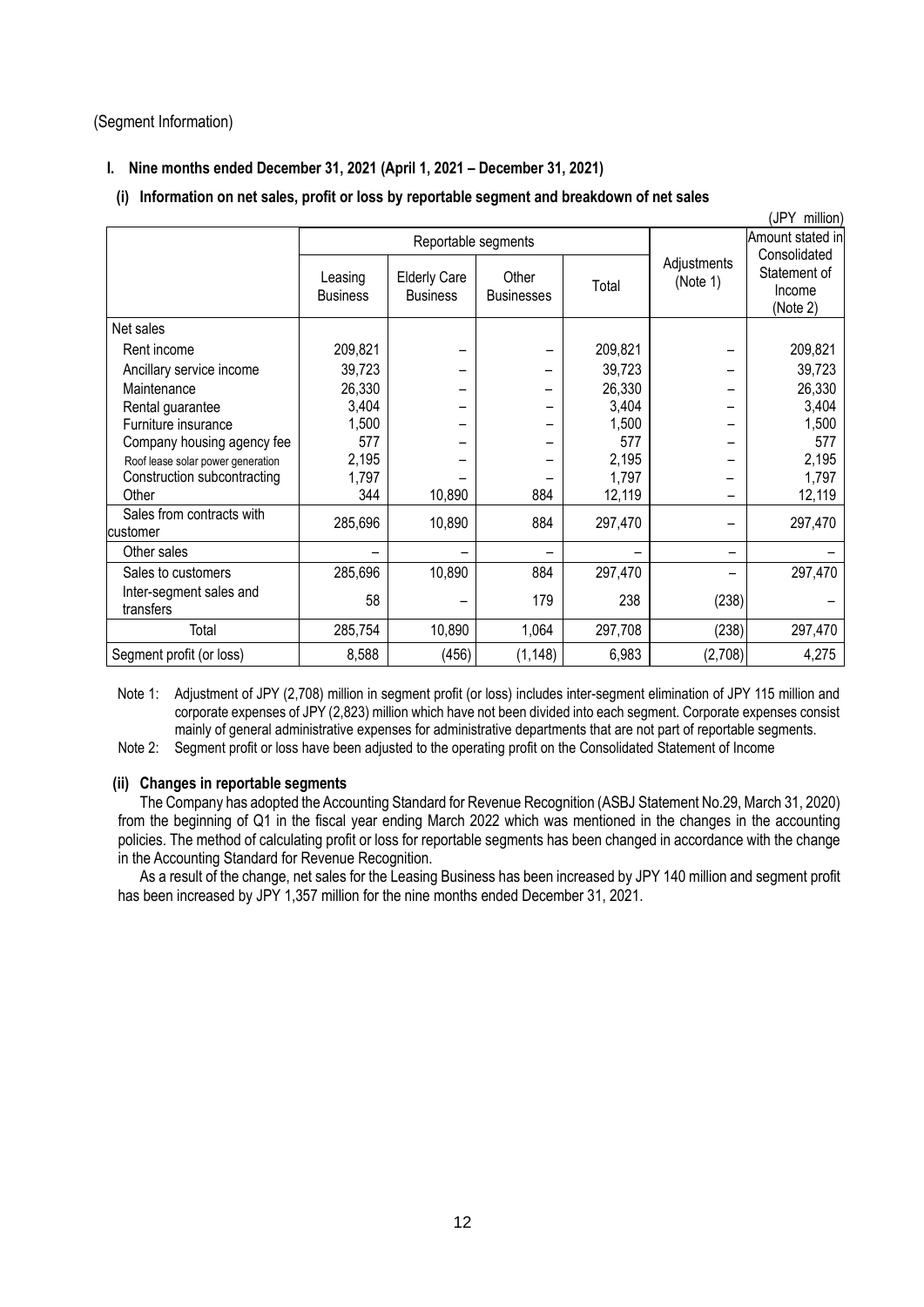## **II. Nine months ended December 31, 2020 (April 1, 2020 – December 31, 2020)**

|  | (i) Net sales and loss by reportable segment |
|--|----------------------------------------------|
|--|----------------------------------------------|

| ,JPY<br>million)                     |                            |                                        |                            |           |                         |                                                    |  |
|--------------------------------------|----------------------------|----------------------------------------|----------------------------|-----------|-------------------------|----------------------------------------------------|--|
|                                      | Reportable segments        |                                        |                            |           |                         | Amount stated in                                   |  |
|                                      | Leasing<br><b>Business</b> | <b>Elderly Care</b><br><b>Business</b> | Other<br><b>Businesses</b> | Total     | Adjustments<br>(Note 1) | Consolidated<br>Statement of<br>Income<br>(Note 2) |  |
| Net sales                            |                            |                                        |                            |           |                         |                                                    |  |
| Sales to customers                   | 295,224                    | 10,956                                 | 2,145                      | 308,326   |                         | 308,326                                            |  |
| Inter-segment sales and<br>transfers | 109                        |                                        | 547                        | 656       | (656)                   |                                                    |  |
| Total                                | 295,334                    | 10,956                                 | 2,693                      | 308,983   | (656)                   | 308,326                                            |  |
| Segment profit (or loss)             | (8,933)                    | (461)                                  | (1, 138)                   | (10, 534) | (6,051)                 | (16, 585)                                          |  |

Note 1: Adjustment of JPY (6,051) million in segment profit (or loss) includes inter-segment elimination of JPY 126 million and corporate expenses of JPY (6,177) million which have not been divided into each segment. Corporate expenses consist mainly of general administrative expenses for administrative departments that are not part of reportable segments.

Note 2: Segment loss has been adjusted to the operating loss on the Consolidated Statement of Income

#### **(ii) Changes in reportable segments**

The reportable segments have been changed from the previous four segments, Leasing Business, Development Business, Elderly Care Business, and Hotels, Resort & Other Business to three segments, Leasing Business, Elderly Care Business, and Other Businesses from Q1 of the fiscal year ended March 2021. The change in segments is due to the integration of (old) Development Business in the Leasing Business where the integrated part concentrates on strengthening the relationship with the current apartment owners and providing comprehensive services to their properties based on the shift of business strategies from diversification policy to profitability-oriented policy of the Leasing Business in line with the drastic business strategies reconstruction. The change in the name to Other Businesses from Hotels, Resort & Other Business reflects the Company's new policy of transferring or withdrawing from the Hotels and Resort Business.

#### **(iii) Information on impairment losses of non-current assets by reportable segment**

In the Leasing Business, the book value of properties for lease, which was determined to be sold, was reduced to the recoverable amount and the reduction was recorded as impairment loss of JPY 3,552 million in extraordinary losses. As the Company is unable to expect the initial profitability which it planned at the time of acquiring the shares in Enplus Inc., the balance of unamortized goodwill of JPY 107 million was recorded as impairment loss, in the extraordinary losses.

In the Other Businesses, the book value of the hotel, which was determined to be sold, was reduced to the recoverable amount and the reduction was recorded as impairment loss of JPY 82 million in extraordinary losses.

## <span id="page-12-0"></span>**3. Other**

#### <span id="page-12-1"></span>(Significant Events Relating to Going Concern Assumption)

The Group recorded an operating loss for two consecutive years in the fiscal year ended March 2021 and a net loss attributable to shareholders of the parent as well as negative operating cash flow for three consecutive years due to construction defects such as parting walls confirmed in the properties constructed by the Company and spread of COVID-19 pandemic impact.

The nine months ended December 31, 2021, saw operating profit of JPY 4,275 million due to the reduction of cost of sales and SGAE despite net sales reduction by 3.5% and a net income attributable to shareholders of the parent of JPY 5,865 million. However, total net assets deducted by non-controlling interests still remain negative.

As a result, there are events or circumstances that raise significant doubt about the Company's ability to continue as a going concern assumption.

In order to resolve the situation, the Company raised on November 2, 2020 a total funds of JPY 57,215 million by issuance of new shares through a third-party allotment, by a loan with the stock acquisition rights, and by issuance of preferred stock by its consolidated subsidiary, Leopalace Power Corporation.

Furthermore, based on the Notice Concerning Implementing Structural Reforms based on Strategic Review Results for Drastic Business Strategies Reconstruction which was announced on June 5, 2020, the Company has been implementing various cost reduction measures, including the following: transferring of or withdrawing from non-core and unprofitable businesses including sale and transfer of real estate and investment securities owned, transfer or liquidation of subsidiaries; offering of the voluntary retirement program;